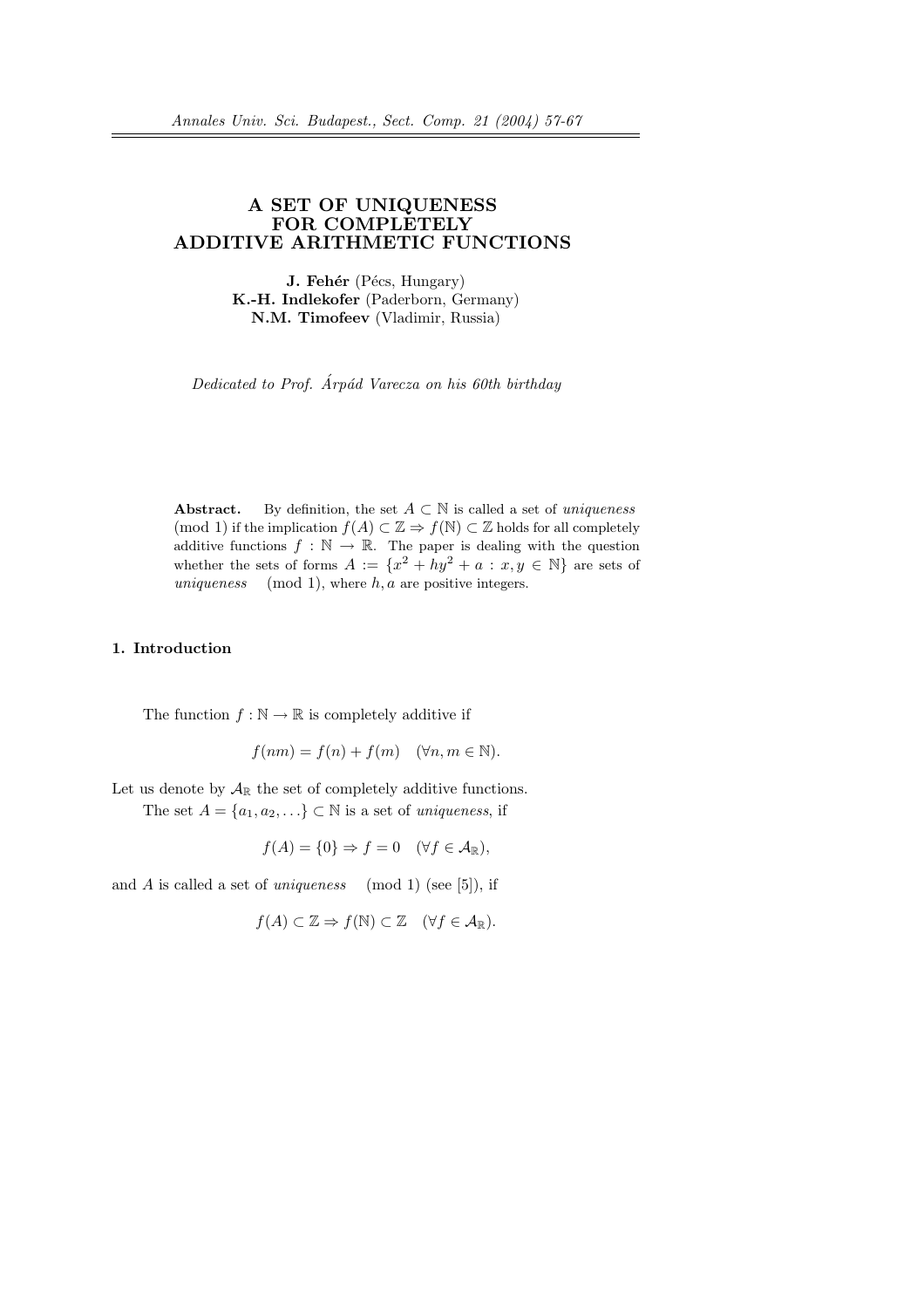Some famous examples of sets of uniqueness:

- (a)  $A = \{p+1 \mid p \text{ prime}\}\$  ([1], [5]),
- (b)  $A = \{x^2 + y^2 \mid x, y \in \mathbb{N}\}\$  ([6]).

Elliot [1], Indlekofer [3], Kátai [6] showed examples of sets of uniqueness (mod 1) as well. Wolke [7] and, with a different proof, Indlekofer ([4], Theorem 1) showed that for a set of A uniqueness every  $n \in \mathbb{N}$  must be expressible as a finite product of rational powers of elements of A. Indlekofer ([4], Theorem 2) and Hoffmann [2] proved that the sets A of uniqueness (mod 1) can be characterized by the property that every  $n \in \mathbb{N}$  can be expressed as a finite product of integer powers of elements of A. In this paper we show some more examples of sets of *uniqueness* (mod 1).

For any set  $A = \{a_1, ...\} \subset \mathbb{N}$  denote

$$
\langle A \rangle := \left\{ \prod_{i=1}^s a_i^{e_i} : e_i \in \mathbb{Z}, \ s \geq 1 \right\}.
$$

It is clear that A is a set of uniqueness (mod 1) if and only if  $\langle A \rangle = \mathbb{Q}_+$ .

For a fixed  $A \in \mathbb{N}_0$  denote

$$
E_A := \{x^2 + y^2 + A : x, y \in \mathbb{N}\},
$$
  
\n
$$
E_0^* := \{x^2 + y^2 > 0 : x, y \in \mathbb{N}_0\},
$$
  
\n
$$
F_A := \{x^2 + 2y^2 + A : x, y \in \mathbb{N}\},
$$
  
\n
$$
F_0^* := \{x^2 + 2y^2 > 0 : x, y \in \mathbb{N}_0\}.
$$

We prove the theorems as follows.

**Theorem 1.1.** If  $A \in E_0^*$ , then  $E_A$  is a set of uniqueness (mod 1).

**Theorem 1.2.** If  $A \in F_0^*$ , then  $F_A$  is a set of uniqueness (mod 1).

**Theorem 1.3.** If  $A \in \mathbb{N}$ , then  $\{n = 2^{\alpha} \prod p_i^{\alpha_i} : \alpha \geq 0, p_i \equiv 1 \pmod{4} \}$  $\subset \langle E_A \rangle$ .

**Theorem 1.4.** If  $A = MT$ ,  $M \in F_0^*$ ,  $T \equiv -1 \pmod{4}$ , then  $\{n =$ =  $\prod q_i^{\alpha_i}$  :  $q_i \equiv 1, 3 \pmod{8}$  prime  $\} \subset \langle F_A \rangle$ .

## 2. Lemmas

**Lemma 2.1.** Let  $c \in \mathbb{N}$  and let  $q > 5$  be prime where  $q \nmid c$ . Further, let the **Dirichlet character**  $\chi$  (mod q) defined by  $\chi(a) = \begin{pmatrix} a \\ b \end{pmatrix}$ ere q <sub>A</sub>c. Further, let t<br>  $\left(\frac{a}{q}\right)$  (q Aa), where  $\left(\frac{a}{q}\right)$  $\overline{q}$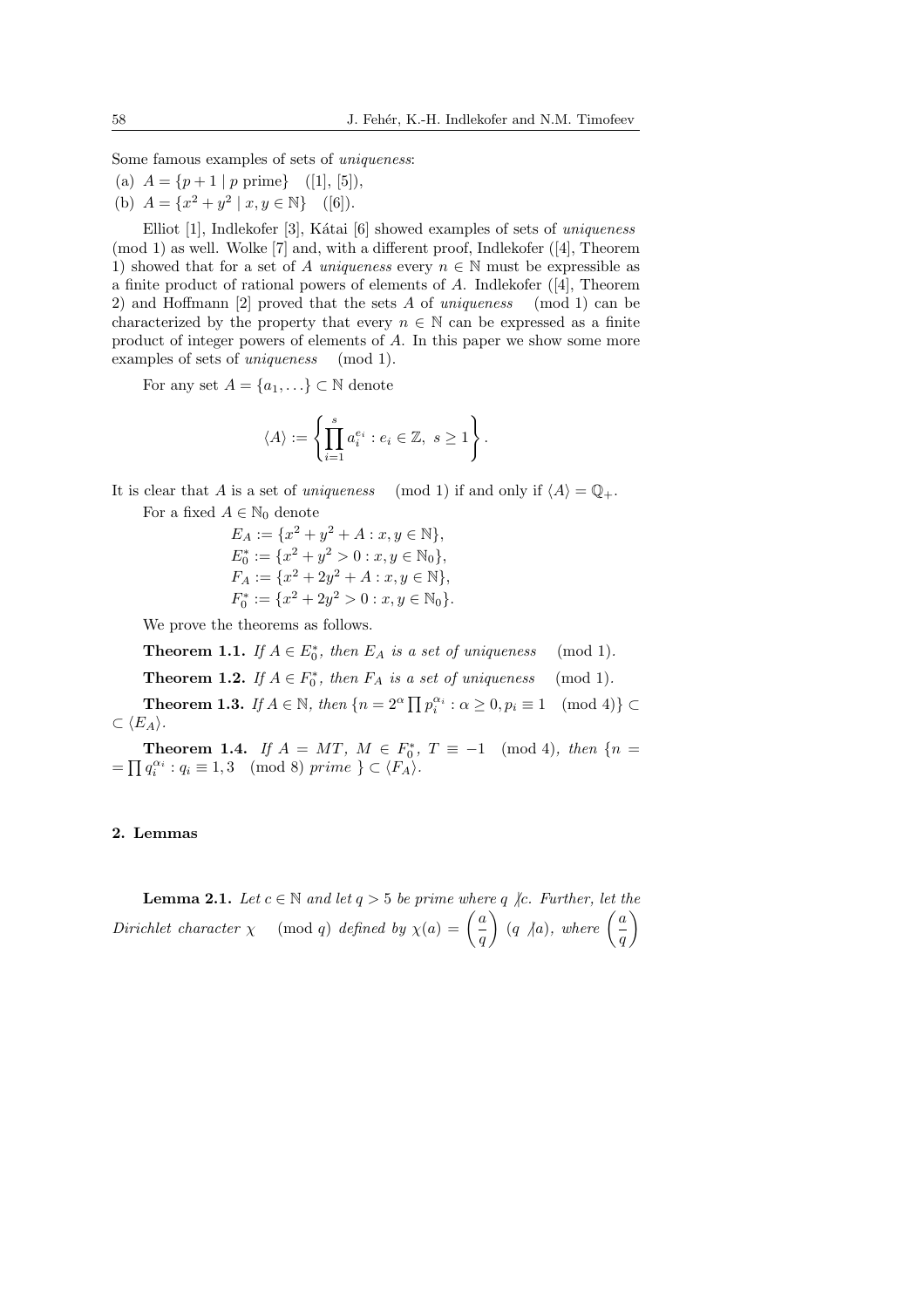denotes the Legendre symbol. Then, for all pairs  $(i, j) \in \{-1, 1\} \times \{-1, 1\}$  there exists  $a \in \mathbb{N}$  with q  $\vert a \vert$  such that

(2.2) 
$$
(\chi(a), \chi(a-c)) = (i, j).
$$

**Proof.** Obviously  $(2.2)$  is equivalent to each of the following assertions:

(i)  $\exists b \in \mathbb{N}$  such that  $(\chi(cb), \chi(cb - c)) = (i, j),$ (ii)  $\exists b \in \mathbb{N}$  such that  $(\chi(b), \chi(b-1)) = (i, j)$ . Put  $S(i, j) = |\{b = 2, \ldots, q - 1 : \chi(b) = i, \chi(b - 1) = j\}|$ . Then  $\overline{a}$  $\overline{a}$ 

(2.3)  

$$
S(i,j) = \frac{1}{4} \left| \sum_{b=2}^{q-1} (i + \chi(b))(j + \chi(b-1)) \right| =
$$

$$
= \frac{1}{4} \left| ij(q-2) - i\chi(-1) - j + \sum_{b=2}^{q-1} \chi(b)\chi(b-1) \right|.
$$

Let  $\chi(kq) := 0$ , and  $T(h) := \sum_{n=1}^{q-1}$  $_{b=1}$  $\chi(b)\chi(b+h)$  ( $\forall h \in \mathbb{Z}$ ). In this case, if q | h then  $T(h) = q - 1$ . Assume that q  $/h$  and  $ah \equiv b \pmod{q}$ . So we have

$$
T(h) = \sum_{a=1}^{q-1} \chi(ah)\chi(ah+h) = \chi^2(h)\sum_{a=1}^{q-1} \chi(a)\chi(a+1) = T(1),
$$

(2.4) 
$$
\sum_{h=0}^{q-1} T(h) = q - 1 + (q-1)T(1).
$$

On the other hand

$$
\sum_{h=0}^{q-1} T(h) = \sum_{h=0}^{q-1} \sum_{b=1}^{q-1} \chi(b)\chi(b+h) = \sum_{b=1}^{q-1} \chi(b) \sum_{h=0}^{q-1} \chi(b+h) = 0,
$$

and from (2.4) we deduce that  $T(1) = -1$ . Using this, (2.3) implies that

$$
S(i,j) = \frac{1}{4} |ij(q-2) - i(-1)^{\frac{q-1}{2}} - j - 1|
$$

holds for all odd primes  $q$ . This shows that

$$
S(i,j) \ge \frac{1}{4}(q-5) > 0 \text{ for } q > 5.
$$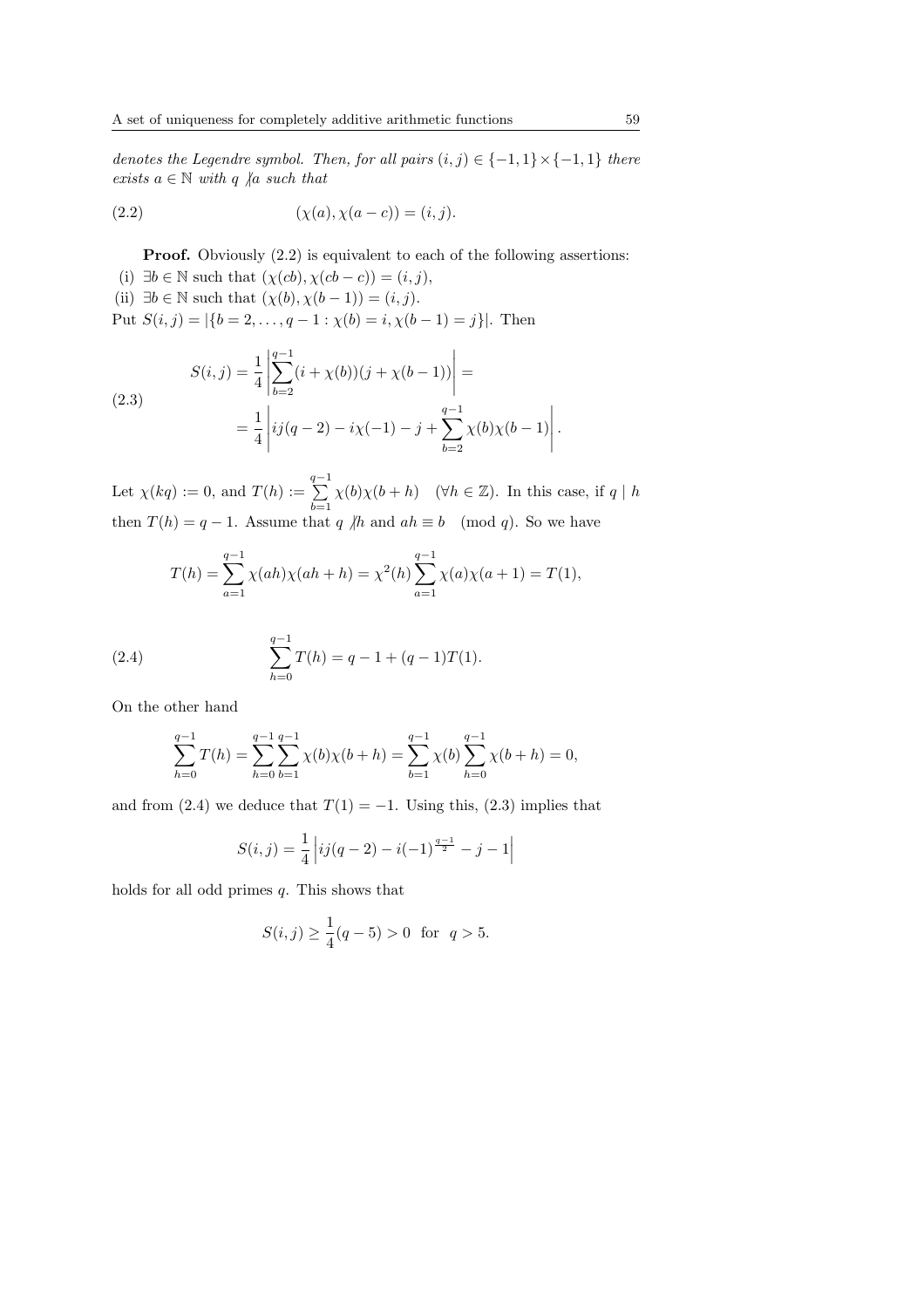This ends the proof of Lemma 2.1.

**Lemma 2.5.** Let  $q > 5$  be a prime,  $A, B, C \in \mathbb{Z}$  and q  $\angle ABC$ . Then the congruence

$$
(2.6) \t\t Ax2 + By2 + C \equiv 0 \pmod{q}
$$

has got a nontrivial  $(q \nvert xy)$  solution.

**Proof.** By Lemma 2.1. there is  $q \nvert a \in \mathbb{Z}$  s.t.

$$
\left( \left( \frac{\alpha}{q} \right), \left( \frac{\alpha - C}{q} \right) \right) = \left( \left( \frac{-A}{q} \right), \left( \frac{B}{q} \right) \right).
$$

Hence there are  $y_0 \in \mathbb{N}$  s.t.  $By_0^2 + C \equiv \alpha \pmod{q}$  and  $x_0 \in \mathbb{N}$  s.t.  $Ax_0^2 + \alpha \equiv 0$ (mod q). The properties q  $\alpha - C$  and q  $\alpha$  imply that  $x_0, y_0$  are a nontrivial solution of (2.6).

**Lemma 2.7.** Let  $k^2 \neq q \in \mathbb{N}$  and  $A = 2^{\alpha}B \in \mathbb{N}$  with odd  $B > 1$ . If the Pell equation

$$
(2.8) \t\t x^2 - qy^2 = -1
$$

has got a solution, then there are  $Q_1, Q_2 \in E_0$  s.t.

(2.9) 
$$
q(Q_1 + A) = Q_2 + A.
$$

**Proof.** (a) Firstly, we show that the statement is true for  $\alpha = 0$ . There are elements in  $\mathbb{Q}(\sqrt{q})$  having norms (-1) and 1 – q respectively, which implies that there is an element in  $\mathbb{Q}(\sqrt{q})$  s.t. its norm equals  $q-1$ . Consequently there are  $x_0, u_0 \in \mathbb{N}$  s.t.

$$
x_0^2 - qu_0^2 = q - 1.
$$

Let  $y_0 = v_0 = 1$  and

$$
x_1 = x_0 \frac{B+1}{2}
$$
,  $u_1 = u_0 \frac{B+1}{2}$ ,  $y_1 = y_0 \frac{B-1}{2}$ ,  $v_1 = v_0 \frac{B-1}{2}$ .

It is easy to check that  $Q_1 = u_1^2 + v_1^2$ ,  $Q_2 = x_1^2 + y_1^2 \in E_0$  also solve the equation (2.9).

(b) Let  $A = 2^{\alpha}B$  ( $B > 1$  odd) and  $Q_1 = u_1^2 + v_1^2$ ,  $Q_2 = x_1^2 + y_1^2$  (as above). Then

$$
q(Q_1 2^{\alpha} + 2^{\alpha} B) = Q_2 2^{\alpha} + 2^{\alpha} B.
$$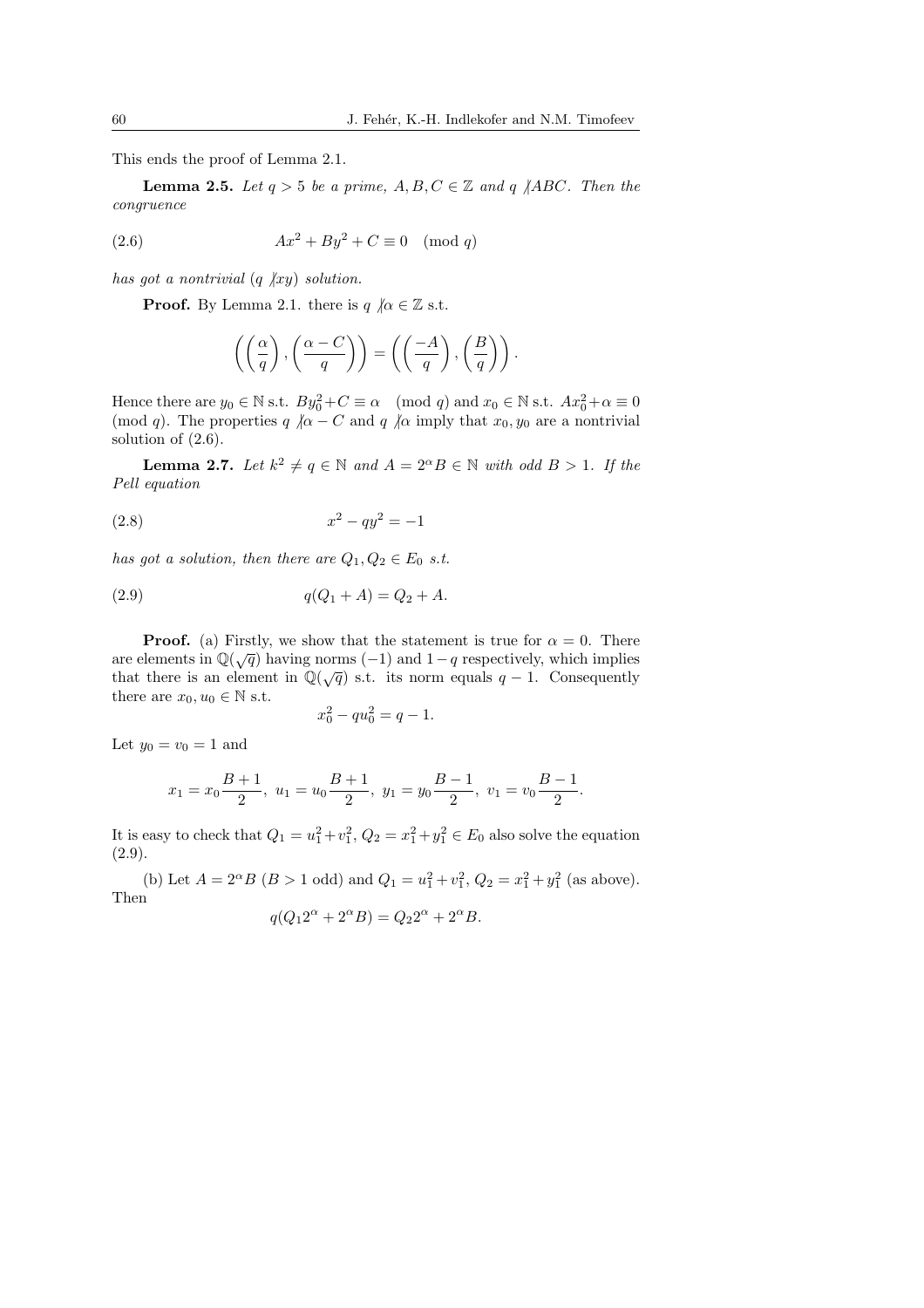If  $u_1 = v_1$  then  $\left(\frac{B+1}{2}, \frac{B-1}{2}\right)$  $= 1$  implies  $\frac{B+1}{2}$  $1 = v_0$ , hence  $B = 1$ . This implies  $Q_1 \neq 2T^2$ ,  $Q_2 \neq 2L^2$ , consequently  $Q_1 2^{\alpha} = Q'_1$ ,  $Q_2 2^{\alpha} = Q'_2 \in E_0$  and  $q(Q'_1 + A) = q(Q'_2 + A).$ 

**Lemma 2.10.** Let  $A = MT$ , where  $M \in F_0^*$ ,  $T \equiv -1 \pmod{4}$  and  $k^2 \neq q \in \mathbb{N}$ . Now, if the equation

$$
(2.11) \t\t x^2 - qy^2 = -2
$$

is solvable, then there are  $Q_1, Q_2 \in F_0$  s.t.

$$
(2.12) \t\t q(Q_1 + A) = Q_2 + A.
$$

**Proof.** (a) First we show that the statement of the lemma is true when  $A \equiv -1 \pmod{4}$ . (2.11) has a solution, hence there are  $y_0, v_0 \in \mathbb{N}$  s.t.

$$
y_0^2 - qv_0^2 = -2(1 - q).
$$

Let  $x_0 = u_0 = 1$  and

$$
x_1 = x_0 \frac{A-1}{2}
$$
,  $u_1 = u_0 \frac{A-1}{2}$ ,  $y_1 = y_0 \frac{A+1}{4}$ ,  $v_1 = v_0 \frac{A+1}{4}$ .

It is easy to check that  $Q_1 = u_1^2 + 2v_1^2$ ,  $Q_2 = x_1^2 + 2y_1^2 \in F_0$  also solve the equation (2.12).

(b) Let  $A = MT$ ,  $M \in F_0^*$ ,  $T \equiv -1 \pmod{4}$ . Then (2.12) true with  $A := T$ , i.e.  $q(Q_1 + T) = Q_2 + T$ . Multiplying by M we get  $q(Q_1M + TM) =$  $= Q_2M + TM$ . After that, denoting  $Q'_1 := Q_1M$ ,  $Q'_2 := Q_2M \in F_0$ , we get

$$
q(Q_1' + A) = Q_2' + A.
$$

**Remark 2.13.** The proof of Lemma 2.10. does not work for some  $A - s$ , e.g. for  $A := 7.23$ .

#### 3. Proof of Theorem 1.1

First, let us note that for  $\alpha \in E_0^*$  and  $\beta \in E_0$  the condition  $\alpha \beta \notin E_0$  may hold only in the case  $\alpha = 2h^2$ ,  $\beta = 2k^2$ .

(a) First we show that  $A \in E_0^*$  implies  $2, 3, 5, A \in \langle E_A \rangle$ .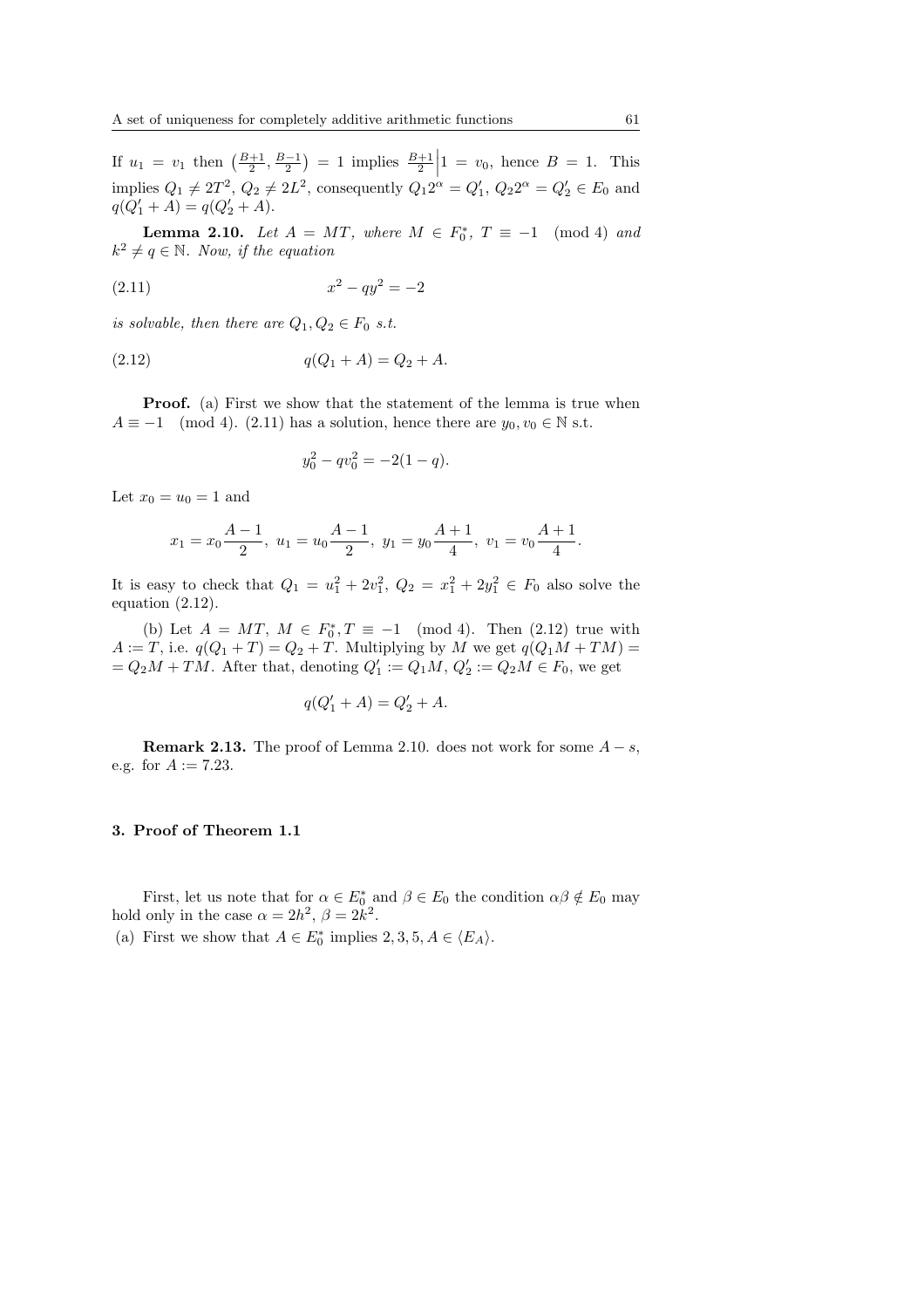It is clear that the following implications hold.

$$
5A \in E_0 \Rightarrow 6A \in \langle E_A \rangle, \quad 13A \in E_0 \Rightarrow 14A \in \langle E_A \rangle,
$$
  

$$
17A \in E_0 \Rightarrow 18A \in \langle E_A \rangle, \quad 20A \in E_0 \Rightarrow 21A \in \langle E_A \rangle,
$$
  

$$
34A \in E_0 \Rightarrow 35A \in \langle E_A \rangle.
$$

Consequently,

$$
2 = (14A)(21A)^{-1}(18A)(6A)^{-1} \in \langle E_A \rangle,
$$
  
\n
$$
3 = (18A)(6A)^{-1} \in \langle E_A \rangle, \quad 5 = (35A)(14A)^{-1} \cdot 2 \in \langle E_A \rangle,
$$
  
\n
$$
A = (6A)3^{-1} \cdot 2^{-1} \in \langle E_A \rangle.
$$

- (b) If  $q > 5$  is a prime, then there are  $x_0, y_0 \in \mathbb{N}$  s.t.  $x_0^2 + y_0^2 + 1 = Dq$ ,  $D < q, Dq - 1 \neq h^2$ . By Lemma 2.2. there are  $x_0, y_0 \in \mathbb{N}, x_0, y_0 < \frac{q}{q}$ 2 s.t.  $x_0^2 + y_0^2 + 1 = qD_0$ . Assume that  $qD_0 - 1 = 2h^2$ . Then  $h < \frac{q}{2}$ . Put  $x_1 := q-h$ ,  $y_1 := h$ . For such  $x_1, y_1$  we have  $x_1^2 + y_1^2 + 1 = (q-h)^2 + h^2 + 1 =$  $= q(q - 2h + D_0) = qD_1$ . If  $D_1 \ge q$ , then  $D_0 q \ge 2hq > 4h^2$  that is impossible. So  $D_1 < q$  and  $qD_1 - 1$  is odd.
- (c) Now, let  $q > 5$  be prime and assume that  $D < q$  implies  $D \in \langle E_A \rangle$ . Let  $x_0, y_0 \in \mathbb{N}$  s.t.  $x_0^2 + y_0^2 + 1 = qD, D < q, Dq - 1 \neq 2h^2$ . In this case  $(Dq-1)A \in E_0 \Rightarrow DqA \in \langle E_A \rangle$ , hence  $q = (DqA)D^{-1}A^{-1} \in \langle E_A \rangle$ . This completes the proof of Theorem 1.1.

## 4. Proof of Theorem 1.2

First, let us note that the conditions  $\alpha \in F_0^*$  and  $\beta \in F_0$  imply  $\alpha \beta \in F_0$ . (a) First we show that  $F_1$  is a set of uniqueness (mod 1).

$$
5 = (1^2 + 2 \cdot 1^2 + 1)^{-1} (1^2 + 2 \cdot 3^2 + 1) \in \langle F_1 \rangle,
$$
  
\n
$$
3 = (3^2 + 2 \cdot 1^2 + 1)(1^2 + 2 \cdot 2^2 + 1)^2 (1^2 + 2 \cdot 3^2 + 1)^{-2} \in \langle F_1 \rangle,
$$
  
\n
$$
2 = (1^2 + 2 \cdot 2^2 + 1) \cdot 5^{-1} \in \langle F_1 \rangle.
$$

Let  $q > 5$  be a prime and assume that  $D < q$  implies  $D \in \langle F_1 \rangle$ . By the Lemma 2.2 there are  $x_0, y_0 < \frac{q}{2}$  $rac{4}{2}$  s.t.

(4.1) 
$$
x_0^2 + 2y_0^2 + 1 = qD \in \langle F_1 \rangle.
$$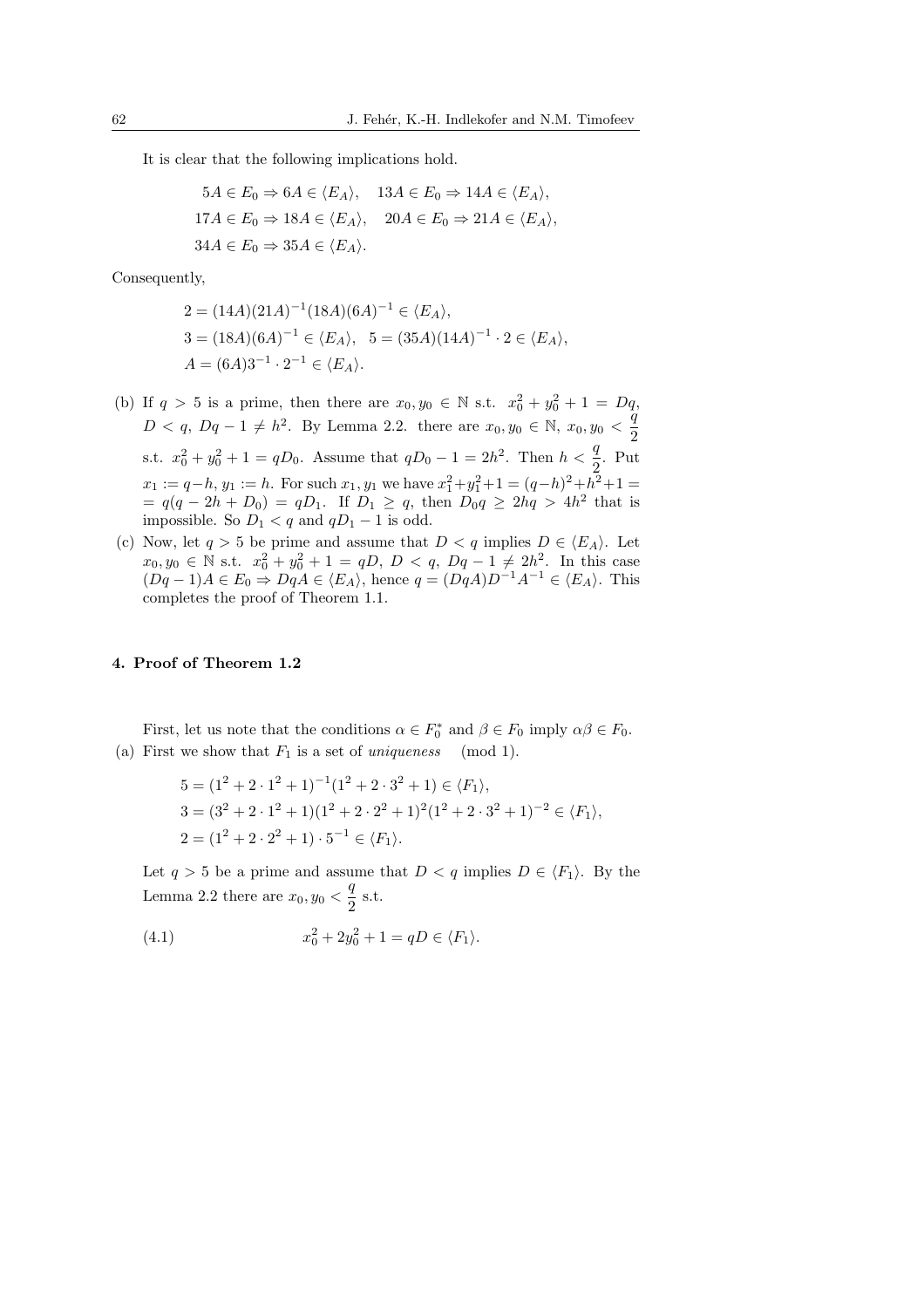The condition (4.1) implies that  $D < \frac{q}{4} + 2\frac{q}{4}$  $\frac{q}{4}+\frac{1}{q}$  $\frac{1}{q}$  < q, hence by the assumption  $D \in \langle F_1 \rangle$ , so  $q = (Dq)D^{-1} \in \langle F_A \rangle$ .

(b) We show that the condition  $A \in F_0^*$  implies  $A \in \langle F_A \rangle$ .

$$
(12 + 2 \cdot 12)A \in F_0 \Rightarrow 4A \in \langle F_A \rangle,
$$
  
\n
$$
(12 + 2 \cdot 22)A \in F_0 \Rightarrow 10A \in \langle F_A \rangle,
$$
  
\n
$$
(12 + 2 \cdot 32)A \in F_0 \Rightarrow 20A \in \langle F_A \rangle.
$$

Consequently,

$$
A = (4A)(20A)^{-2}(10A)^{2} \in \langle F_A \rangle.
$$

(c) Finally, assume  $A \in F_0^*$  and  $n \in \mathbb{N}$ . Because  $F_1$  is a set of uniqueness (mod 1), we have

$$
n = \prod_{j=1}^{s} (x_j^2 + 2y_j^2 + 1)^{\ell_j} \Rightarrow n \cdot A \sum^{\ell_j} \prod_{j=1}^{s} ((x_j^2 + 2y_j^2)A + A)^{\ell_j} =
$$
  
= 
$$
\prod_{j=1}^{s} (X^2 + 2Y^2 + A)^{\ell_j} \in \langle F_A \rangle.
$$

Further,  $A^{\sum \ell_j} \in \langle F_A \rangle \Rightarrow n = \left( \begin{array}{c} 1 \end{array} \right)$  $nA^{\sum \ell_j}$  (  $\left(\sum_{i} \ell_{j}\right)^{-1}$  $\in \langle F_A \rangle$ . This proves the theorem.

### 5. Proof of Theorem 1.3

Let  $A = 2^{\alpha}B$ , B odd.

- (a) If  $B = 1$  then  $A = 2^{\alpha} \in E_0^*$  and the statement is true by Theorem 1.1.
- (b) Assume  $A = 2^{\alpha} B$ ,  $B > 1$  odd. It is enough to prove that if q is prime s.t. either  $q = 2$  or  $q \equiv 1 \pmod{4}$ , then  $q \in \langle E_A \rangle$ . In the case  $q = 2$ , the Pell equation (2.8) is solvable, hence by Lemma 2.4. we see that there are  $Q_1, Q_2 \in E_0$  s.t.

$$
2(Q_1 + A) = Q_2 + A \Rightarrow 2 = (Q_2 + A)(Q_1 + A)^{-1} \in \langle E_A \rangle.
$$

Let  $q \equiv 1 \pmod{4}$  and assume that for  $q' = 2$ , or  $q' \equiv 1 \pmod{4}$ ,  $q' < q$ we have  $q' \in \langle E_A \rangle$ . Let  $x_0^2 + 1 = qD$ ,  $x_0 < \frac{q}{2}$  $\frac{q}{2}$ . Then  $D < q$  and  $p|D \Rightarrow$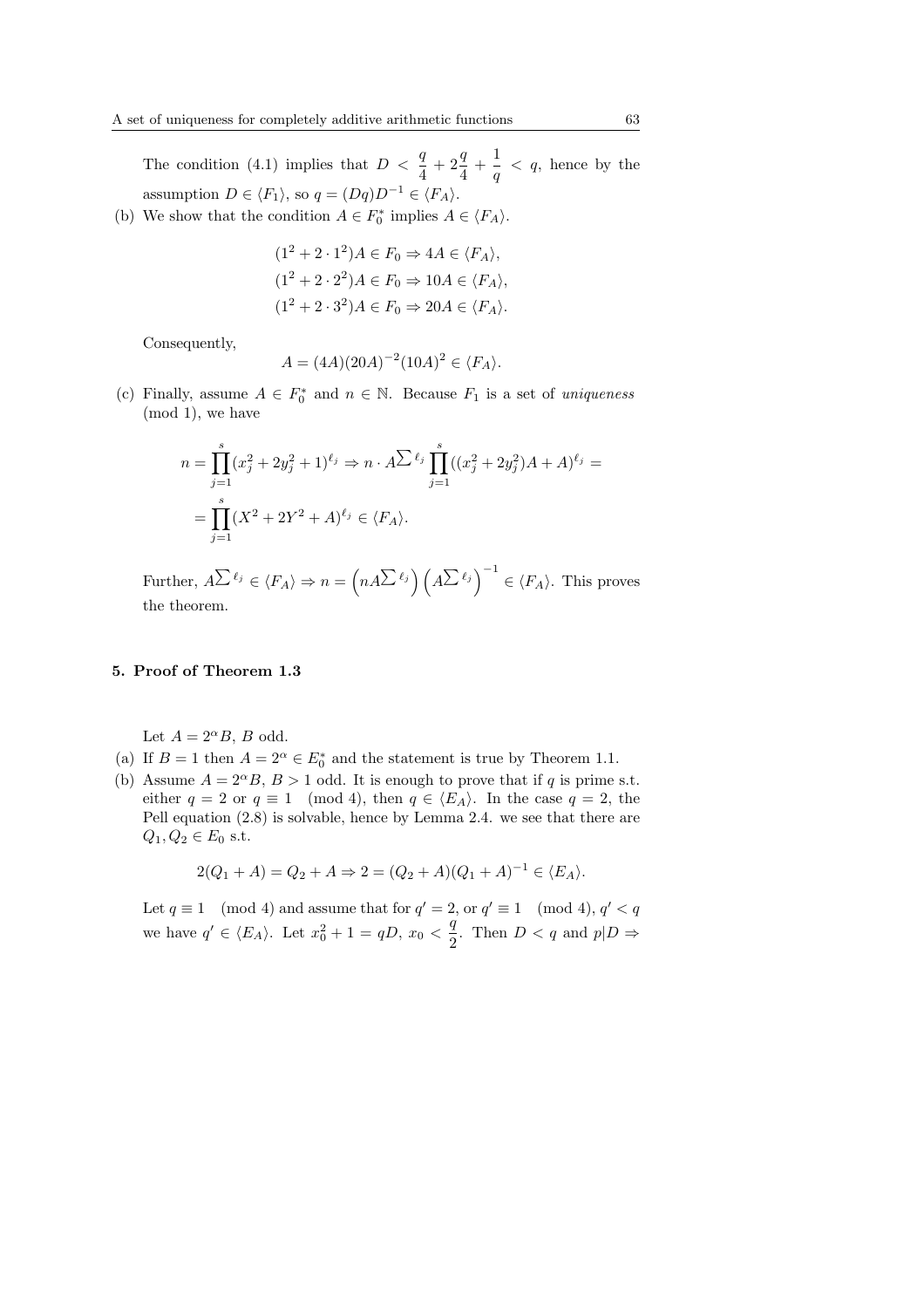either  $p = 2$  or  $p \equiv 1 \pmod{4}$ , hence  $D \in \langle E_A \rangle$ . On the other hand,  $qD \neq k^2$  and  $x_0^2 - (qD)1^2 = -1$ , hence by Lemma 2.7. there are

$$
Q_1, Q_2 \in E_0 \text{ s.t. } (qD)(Q_1 + A) = Q_2 + A \Rightarrow
$$
  
\n
$$
\Rightarrow qD = (Q_2 + A)(Q_1 + A)^{-1} \in \langle E_A \rangle,
$$

and therefore  $q = (Dq)D^{-1} \in \langle E_A \rangle$ . This proves Theorem 1.3.

# 6. Proof of Theorem 1.4

It is enough to prove that  $q \equiv 1, 3 \pmod{8}$  implies  $q \in \langle F_A \rangle$ . For  $q = 3$ the equation (2.11) is solvable, so by Lemma 2.10 there are  $Q_1, Q_2 \in F_0$  s.t.  $3(Q_1 + A) = Q_2 + A \Rightarrow 3 \in \langle F_A \rangle$ . Let  $q > 3$ , prime  $q \equiv 1, 3 \pmod{8}$  and  $\alpha(q_1 + A) - q_2 + A \rightarrow \beta \in \langle F_A \rangle$ . Let  $q > 3$ , prime  $q \equiv 1, 3 \pmod{6}$ <br>assume  $q' < q, q' \equiv 1, 3 \pmod{8}$  implies  $q' \in \langle F_A \rangle$ . The condition  $\begin{pmatrix} -2 \\ -1 \end{pmatrix}$  $\left(\frac{z}{q}\right)=1$ implies that there is  $x_0 < \frac{q}{q}$  $\frac{q}{2}$  s.t.  $x_0^2 + 2 = qD$ . As  $D < q$  and  $p | D$  implies  $p \equiv 1, 3 \pmod{8}$ , we see that  $D \in \langle F_A \rangle$ . On the other hand,  $qD \neq k^2$  and  $x_0^2 - (qD)1^2 = -2$ , by Lemma 2.10. there are  $Q_1, Q_2 \in F_0$  s.t.

$$
(qD)(Q_1 + A) = Q_2 + A \Rightarrow (qD) = (Q_2 + A)(Q_1 + A)^{-1} \in \langle F_A \rangle,
$$

and therefore  $q = (qD)D^{-1} \in \langle F_A \rangle$ . This proves the theorem.

#### 7. Remarks, further developments

In this section we show some results that are useful for investigations around structures of  $\langle E_A \rangle$  and  $\langle F_A \rangle$ , respectively, for some of those A-s which are not treated in the previous sections.

Let  $H \in \mathbb{N}$  and  $A \in \mathbb{N}_0$  and denote

$$
H_A := \{ x^2 + Hy^2 + A|x, y \in \mathbb{N} \}.
$$

**Lemma 7.1.** If H is squarefree,  $A \notin H_0$  and  $H(A-1) > 1$ , then  $A \in$  $\in \langle H_A \rangle$ .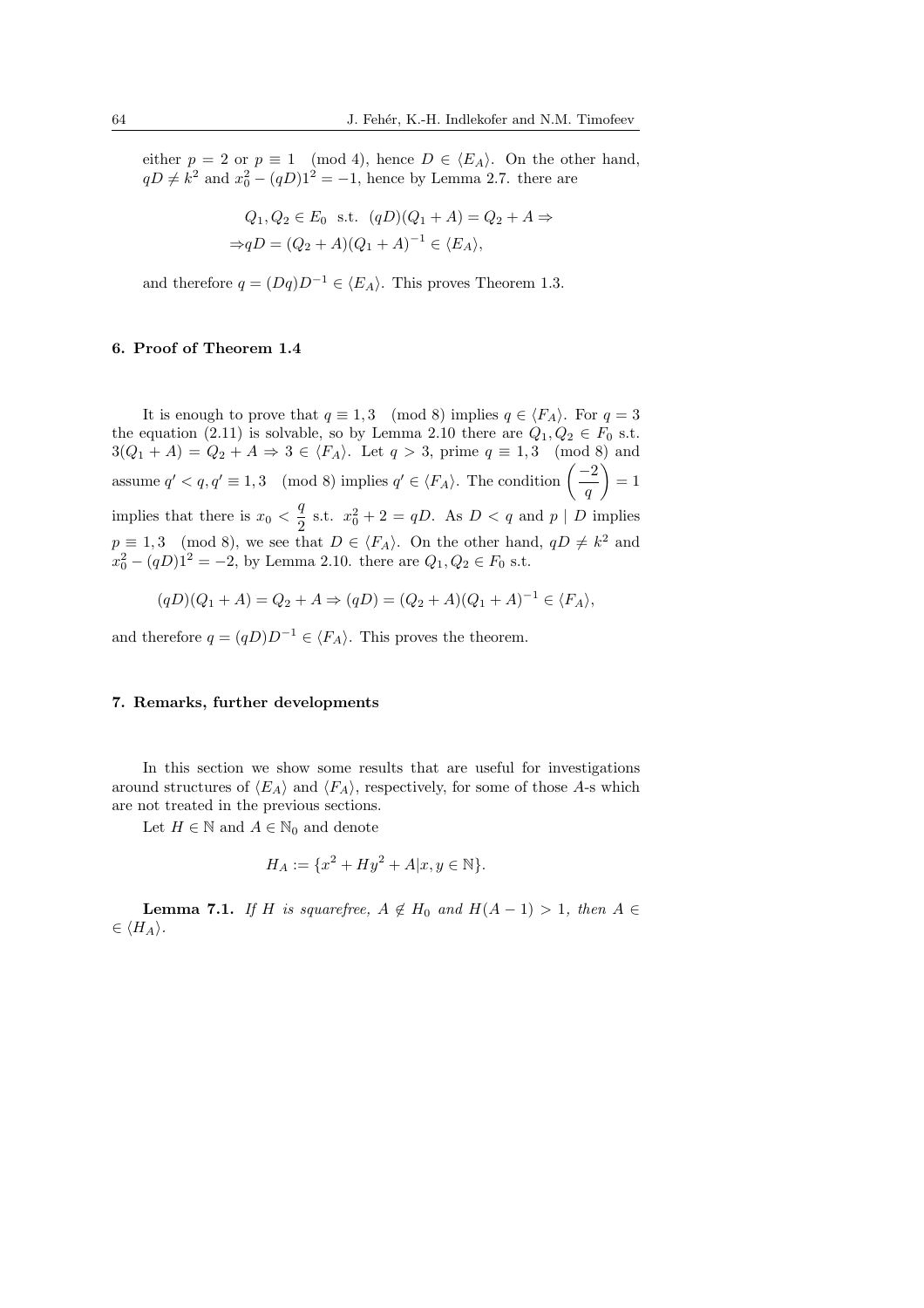**Proof.** Put  $A = 1+T$ . Then necessarily  $T \neq Ha^2$ , because in the contrary case  $A = 1^2 + Ha^2 \in H_0$ . As H is squarefree,  $HT \neq b^2$ , hence the Pell equation

$$
(HT)u^2 + 1 = v^2
$$

has a nontrivial solution  $u_0, v_0 \in \mathbb{N}$ . For these  $u_0, v_0$  we have  $Hu_0^2A + 1 =$  $= Hu_0^2 + HTu_0^2 + 1 = Hu_0^2 + v_0^2 \in H_0 \Rightarrow (Hu_0^2 + 1)A + 1 \in \langle H_A \rangle$ . On the other hand,

$$
Hu_0^2 + 1^2 \in H_0 \Rightarrow (Hu_0^2 + 1)A^2 \in H_0 \Rightarrow (Hu_0^2 + 1)A^2 + A \in \langle H_A \rangle,
$$

hence

$$
A = ((Hu_0^2 + 1)A^2 + A)((Hu_0^2 + 1)A + 1)^{-1} \in \langle H_A \rangle.
$$

Denote by  $P(A)$  the set of prime divisors of A.

**Lemma 7.2.** If  $P(A) \subset \langle E_A \rangle$  and for primes  $q \leq \max\{5,$ √ 2A} we have  $q \in \langle E_A \rangle$ , then  $E_A$  is a set of uniqueness (mod 1).

**Proof.** Let q be a prime s.t.  $P(A) \neq q > \max\{5,$ √ 2A} and assume that  $p < q$  implies  $p \in \langle E_A \rangle$ . By Lemma 2.2 there are  $x_0, y_0 \in \mathbb{N}$  s.t.  $x_0^2 + y_0^2 +$  $+A = qD, x_0, y_0 < \frac{q}{q}$  $\frac{q}{2}$ . If  $D \geq q$ , then  $\frac{q^2}{2}$  $\frac{q^2}{2} + A \geq q^2 \Rightarrow q \leq \sqrt{2}$ 2A, that is impossible, hence  $D \le q \Rightarrow D \in \langle E_A \rangle$ . On the other hand,  $qD \in E_A$ , hence  $q = (qD)D^{-1} \in \langle E_A \rangle$ .

The following lemma can be proved analogously.

**Lemma 7.3.** If  $P(A) \subset \langle F_A \rangle$  and for primes  $q \leq \max\{5, 2\}$ √ A} we have  $q \in \langle F_A \rangle$ , then  $F_A$  is a set of uniqueness (mod 1).

**Remark 7.4.** An example of a set of uniqueness (mod 1) which does not follows from Theorem 1.1, but from Theorem 1.3 and the Lemmas of this sections is:  $E_{371}$ .

**Proof.** 371 = 7 · 53. This implies that  $7 \cdot 53 \in \langle E_{371} \rangle$  (see Lemma 7.1). But  $53 \in \langle E_{371} \rangle$  (see Theorem 1.3), hence  $7 = 371 \cdot 53^{-1} \in \langle E_{371} \rangle$ . After that (taking into occount Lemma 7.2 and Theorem 1.3) it is enough to show, that  $q = 3, 11, 19, 23 \in \langle E_{371} \rangle.$ 

> $3(5+371) = 754 + 371,$   $5, 754 \in E_0 \Rightarrow 3 \in \langle E_{371} \rangle,$  $11(13 + 371) = 3853 + 371,$   $13, 3853 \in E_0 \Rightarrow 11 \in \langle E_{371} \rangle,$  $19(5 + 371) = 6773 + 371,$   $5, 6773 \in E_0 \Rightarrow 19 \in \langle E_{371} \rangle,$  $23(2+371) = 8208 + 371,$   $2, 8208 \in E_0 \Rightarrow 23 \in \langle E_{371} \rangle.$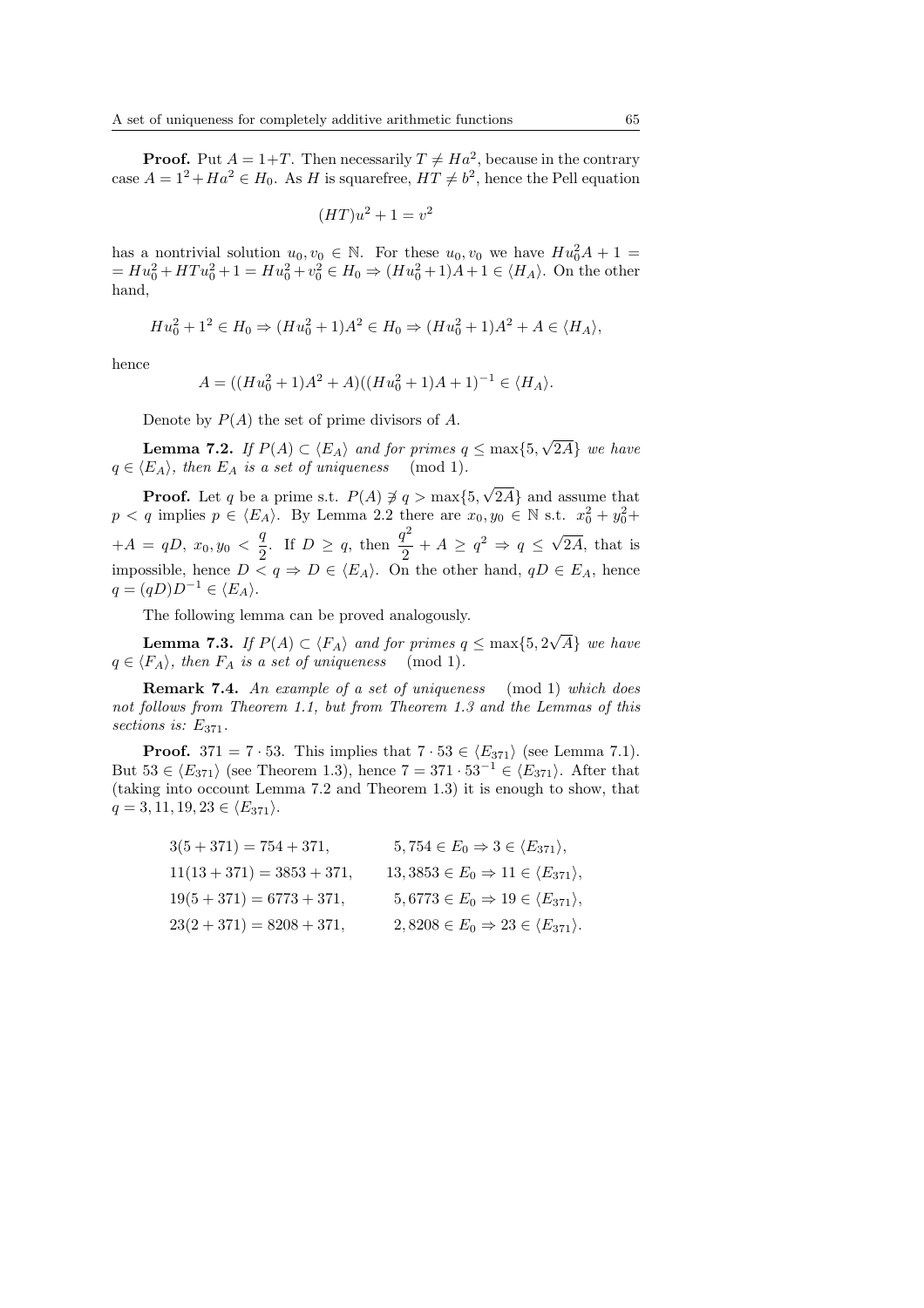Above we have utilized several times the following simple fact: if there are  $Q_1, Q_2 \in H_0 \text{ s.t. } Q_1 + A = q(Q_2 + A), \text{ then } q = (Q_1 + A)(Q_2 + A)^{-1} \in \langle H_A \rangle.$ 

The following lemma is quite useful for our "experimental" computations.

**Lemma 7.5.** If there are  $Q_1, Q_2 \in H_0$  s.t.  $Q_1 + A = qQ_2$ , then there are  $Q'_1, Q'_2 \in H_0 \text{ s.t. } Q'_1 + A = q(Q'_2 + A).$ 

**Proof.** Let  $x^2 + Hy^2 + A = q(u^2 + Hv^2)$ . This shows  $-A = x^2 - qu^2 +$  $+H(y^2 - qv^2)$ . Multiplying by  $(1 - q)$ , we have  $A(q - 1) = (x^2 - qu^2)(1^2 - qv^2)$  $-q^{1^2} + H(y^2 - qv^2)(1^2 - q^{1^2}) = X^2 - qU^2 + H(Y^2 - qV^2)$ . From this we have  $X^2 + HY^2 + A = q(U^2 + HV^2 + A).$ 

**Remark 7.6.** The set  $F_{161}$  is a set of uniqueness (mod 1).

**Proof.** 161 =  $7 \cdot 23 \notin F_0$ . The Lemma 7.3. shows that it is enough to show that for primes  $q \leq 23$  we have  $q \in \langle F_{161} \rangle$ .

$$
3^{2} + 2 \cdot 2^{2} + 161 = 2 \cdot 89, \quad 89 \in F_{0} \Rightarrow 2 \in \langle F_{161} \rangle,
$$
  
\n
$$
1^{2} + 2 \cdot 3^{2} + 161 = 5 \cdot 36, \quad 36 \in F_{0} \Rightarrow 5 \in \langle F_{161} \rangle,
$$
  
\n
$$
5^{2} + 2 \cdot 3^{2} + 161 = 3 \cdot 68, \quad 68 \in F_{0} \Rightarrow 3 \in \langle F_{161} \rangle,
$$
  
\n
$$
4^{2} + 2 \cdot 3^{2} + 161 = 13 \cdot 5 \cdot 3 \in \langle F_{161} \rangle \Rightarrow 13 = (13 \cdot 5 \cdot 3)5^{-1}3^{-1} \in \langle F_{161} \rangle,
$$
  
\n
$$
6^{2} + 2 \cdot 5^{2} + 161 = 19 \cdot 13 \in \langle F_{161} \rangle \Rightarrow 19 = (19 \cdot 13)13^{-1} \in \langle F_{161} \rangle,
$$
  
\n
$$
4^{2} + 2 \cdot 4^{2} + 161 = 11 \cdot 19 \in \langle F_{161} \rangle \Rightarrow 11 = (11 \cdot 19) \cdot 19^{-1} \in \langle F_{161} \rangle,
$$
  
\n
$$
5^{2} + 2 \cdot 3^{2} + 161 = 17 \cdot 12, \quad 12 \in F_{0} \Rightarrow 17 \in \langle F_{161} \rangle.
$$
  
\n
$$
7^{2} + 2 \cdot 7^{2} + 161 = 7 \cdot 4 \cdot 11 \in \langle F_{161} \rangle \Rightarrow 7 = (7 \cdot 4 \cdot 11) \cdot 2^{-2} \cdot 11^{-1} \in \langle F_{161} \rangle.
$$

Finally  $161 = 7 \cdot 23 \in \langle F_{161} \rangle$  (by Lemma 7.1)  $\Rightarrow 23 = 161 \cdot 7^{-1} \in \langle F_{161} \rangle$ , and by Lemma 7.3 the  $F_{161}$  is a set of uniqueness (mod 1).

Finally, let us mention, that our concrete examples above suggest the following.  $\mathbf{r}$ 

Conjecture 7.7. Let  $H \in \mathbb{N}$  squarefree,  $A \in \mathbb{N}$ , q ||AH and  $\left( \frac{H}{H} \right)$ q  $=-1$ prime. Then the following three relations are true

- (a)  $H_0 + A \cap q(H_0 + A) \neq \emptyset$ ,
- (b)  $H_0 + A \cap q \cdot H_0 \neq \emptyset$ ,
- $(c) H_0 A \cap q \cdot H_0 \neq \emptyset.$

**Remark 7.8.** By Lemma 7.5 (b) implies (a). It is easy to see that if  $(c)$ is true, then the condition  $A_1 := Aq$  implies (b).